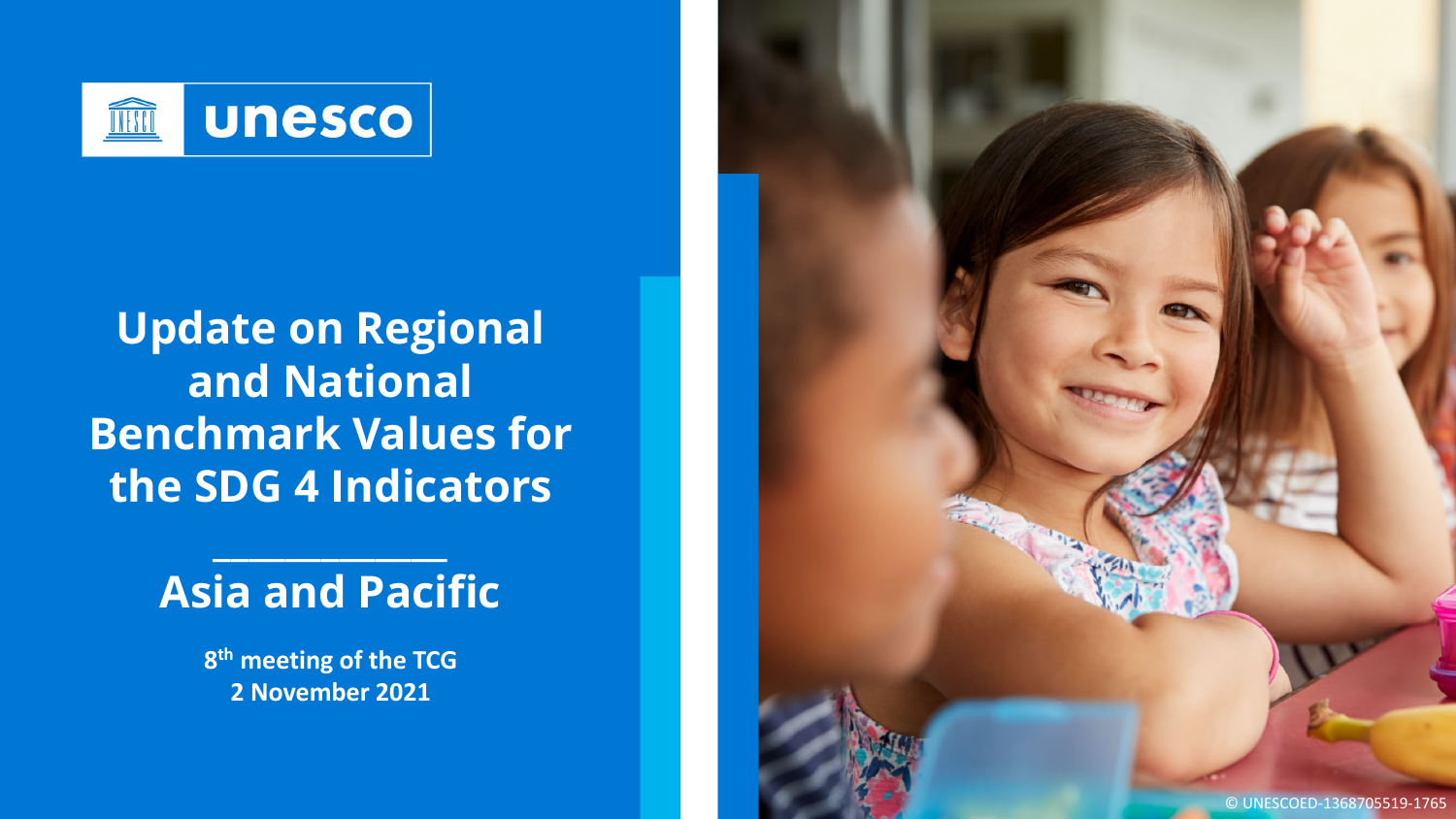**Regional process of benchmarks in Asia and Pacific**

**Regional Preparatory Meeting** on Regional Benchmarks, October 2020

- Discussed the rationale of benchmarks
- Political and technical processes

#### **Output:**

- Agreed to undertake the regional benchmarks process in Asia and Pacific
- UNESCO Bangkok through Learning 2030+ network to lead and coordinate the exercise
- SEAMEO, SPC, SAARC, UNICEF EAPRO, UNICEF ROSA as partners
- Agreed on timeline and regional processes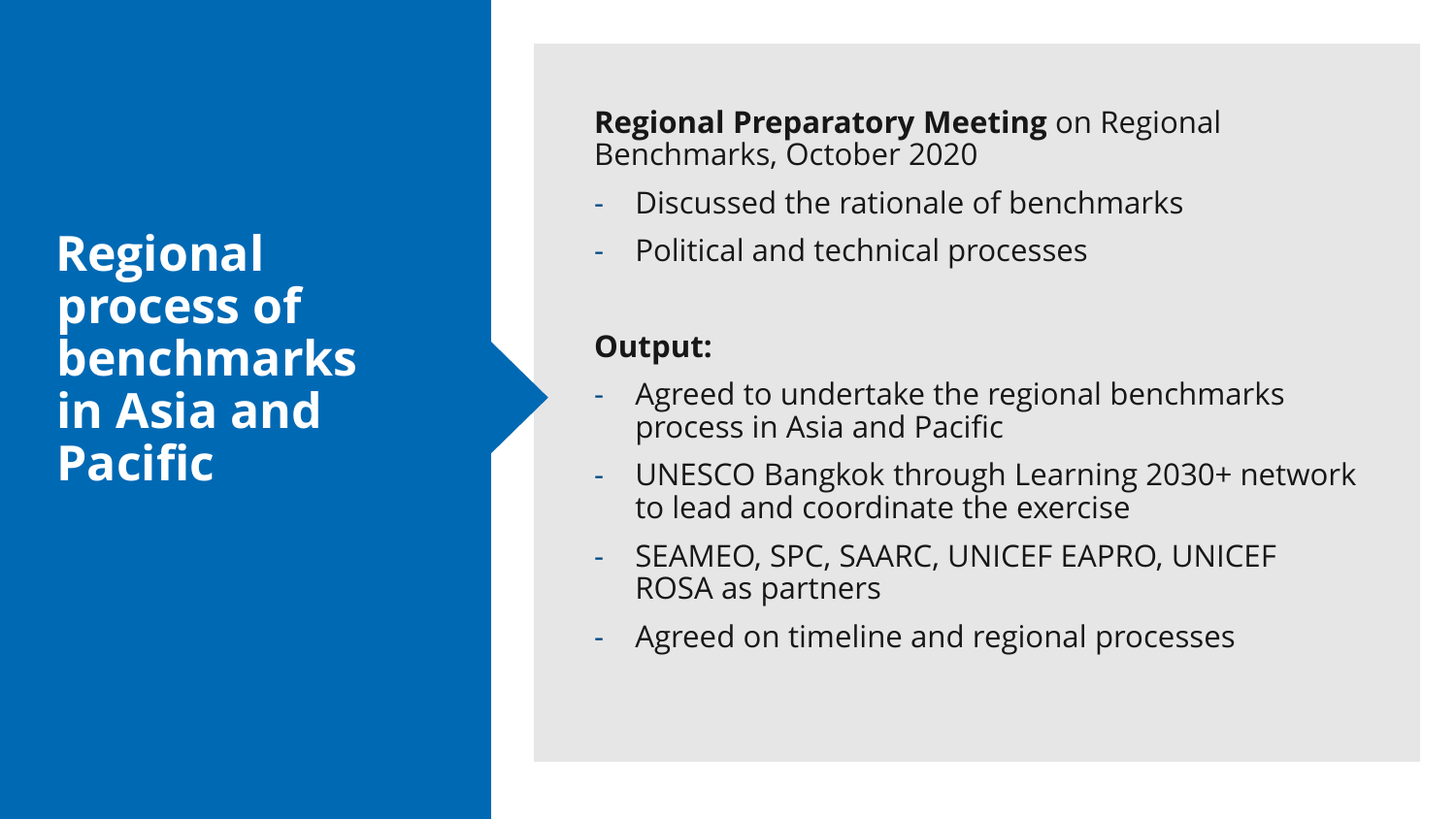## Regional process of benchmarks in Asia and Pacific

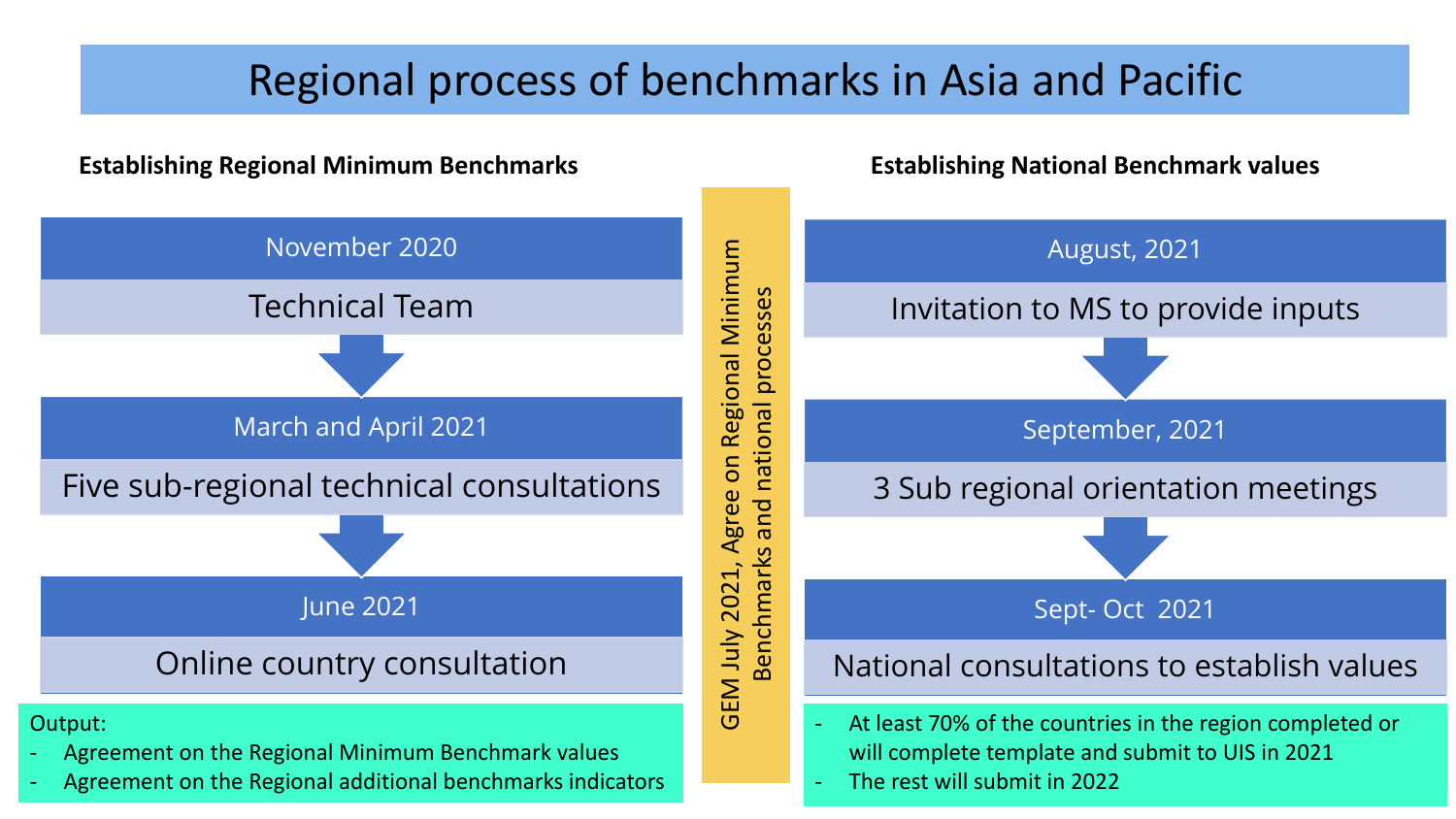Additional regionally relevant indicators for the AP region

In addition to regional benchmarks, Member States also agreed to include 4 additional regionally relevant indicators for the AP regional benchmarking indicators framework:

- Participation rate of youth and adults in formal and non-formal education and training;
- Gross enrolment ratio for tertiary education;
- Participation rate in technical and vocational education programmes;
- Proportion of students in tertiary education in the STEM field.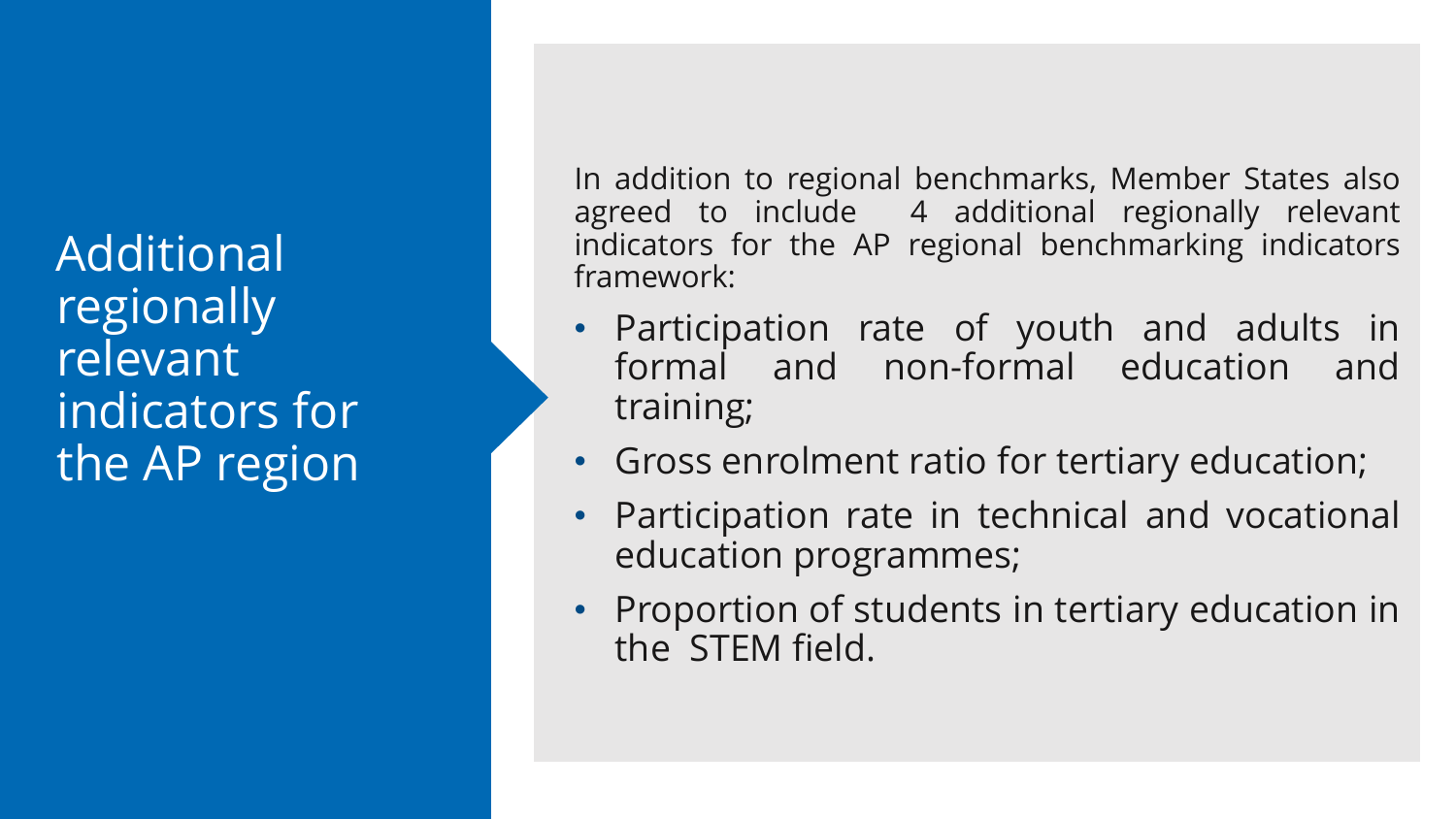# Regional benchmarking at a glance

|                                                                                 | <b>Minimum</b>                                                                                               | Regional              | 2025                         | 2030                  | 2025 Average                     | 2030 Average                     |
|---------------------------------------------------------------------------------|--------------------------------------------------------------------------------------------------------------|-----------------------|------------------------------|-----------------------|----------------------------------|----------------------------------|
| <b>Indicators/Regions</b>                                                       | <b>Regional</b>                                                                                              | <b>Average</b>        | <b>Minimum</b>               | <b>Minimum</b>        | of National                      | of National                      |
|                                                                                 | <b>Value at</b><br><b>Baseline</b>                                                                           | at<br><b>Baseline</b> | regional<br><b>benchmark</b> | regional<br>benchmark | <b>Feasible</b><br><b>Values</b> | <b>Feasible</b><br><b>Values</b> |
| 1.a.2 Proportion of total government spending on essential services (education) |                                                                                                              |                       |                              |                       |                                  |                                  |
| Asia - Central                                                                  | 12.2                                                                                                         | 16.1                  | 15.0                         | 15.0                  | 20.0                             | 20.0                             |
| Asia - East                                                                     | 8.4                                                                                                          | 13.3                  | 15.0                         | 15.0                  | 20.0                             | 20.0                             |
| Asia - South East                                                               | 8.6                                                                                                          | 13.7                  | 15.0                         | 15.0                  | 20.0                             | 20.0                             |
| Asia - South and West                                                           | 11.0                                                                                                         | 13.2                  | 15.0                         | 15.0                  | 20.0                             | 20.0                             |
| <b>Pacific</b>                                                                  | 10.7                                                                                                         | 13.6                  | 15.0                         | 15.0                  | 20.0                             | 20.0                             |
|                                                                                 | 1.a.GDP Government expenditure on education as a percentage of GDP                                           |                       |                              |                       |                                  |                                  |
| Asia - Central                                                                  | 2.8                                                                                                          | 5.5                   | 4.0                          | 4.0                   | 6.0                              | 6.0                              |
| Asia - East                                                                     | 3.0                                                                                                          | 3.3                   | 4.0                          | 4.0                   | 6.0                              | 6.0                              |
| Asia - South East                                                               | 1.9                                                                                                          | 3.9                   | 4.0                          | 4.0                   | 6.0                              | 6.0                              |
| Asia - South and West                                                           | 1.5                                                                                                          | 3.3                   | 4.0                          | 4.0                   | 6.0                              | 6.0                              |
| <b>Pacific</b>                                                                  | 2.0                                                                                                          | 4.7                   | 4.0                          | 4.0                   | 6.0                              | 6.0                              |
|                                                                                 | 4.1.1.a Proportion of students in Grade 2 or 3 achieving at least a minimum proficiency level in mathematics |                       |                              |                       |                                  |                                  |
| Asia - Central                                                                  |                                                                                                              |                       | 57.2                         | 69.2                  | 60.8                             | 76.7                             |
| Asia - East                                                                     | 83.4                                                                                                         | 84.6                  | 97.7                         | 100.0                 | 100.0                            | 100.0                            |
| Asia - South East                                                               |                                                                                                              |                       | 75.2                         | 87.3                  | 87.7                             | 100.0                            |
| Asia - South and West                                                           | 14.5                                                                                                         | 46.1                  | 45.2                         | 57.2                  | 72.2                             | 88.1                             |
| <b>Pacific</b>                                                                  | 70.2                                                                                                         | 70.5                  | 53.1                         | 65.2                  | 88.8                             | 99.4                             |

Regional-benchmarks AsiaPacific FINAL-Outcomes 20210723.pdf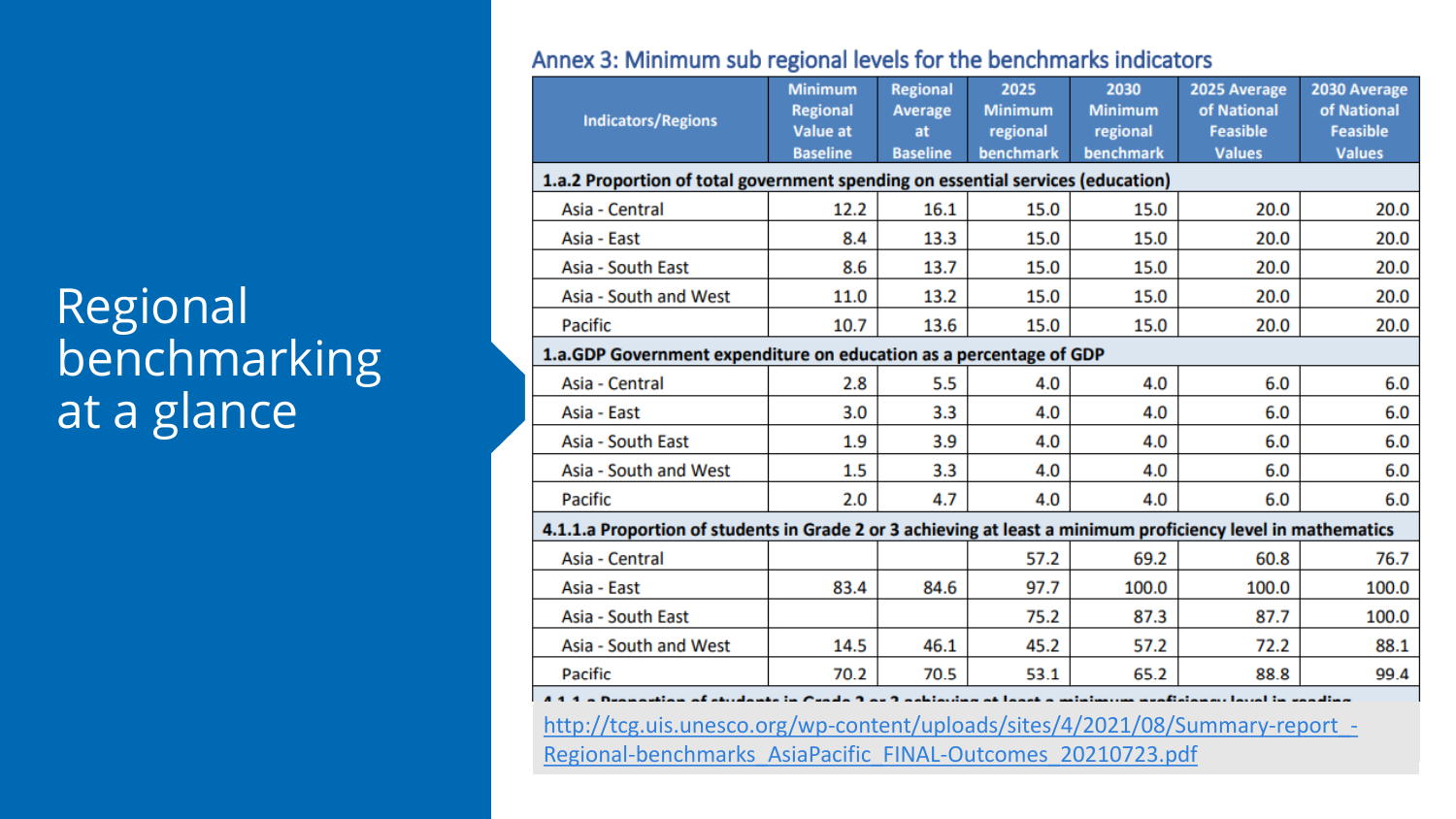**The regional benchmarking process mobilized strong political support in the region**

| <b>Forum</b>                                                                                                                                                               | <b>Dates</b>           |
|----------------------------------------------------------------------------------------------------------------------------------------------------------------------------|------------------------|
| <b>ASEAN Meeting of Senior Official of</b><br><b>Ministry of Education (SOMED) on</b><br><b>Inception Workshop of the ASEAN</b><br><b>Work Plan on Education 2021-2025</b> | <b>21 January 2021</b> |
| Forum of Education Minister's Meeting<br>(FedMM)                                                                                                                           | 13-14 April 2021       |
| <b>SEAMEO Congress</b>                                                                                                                                                     | 28-29 April 2021       |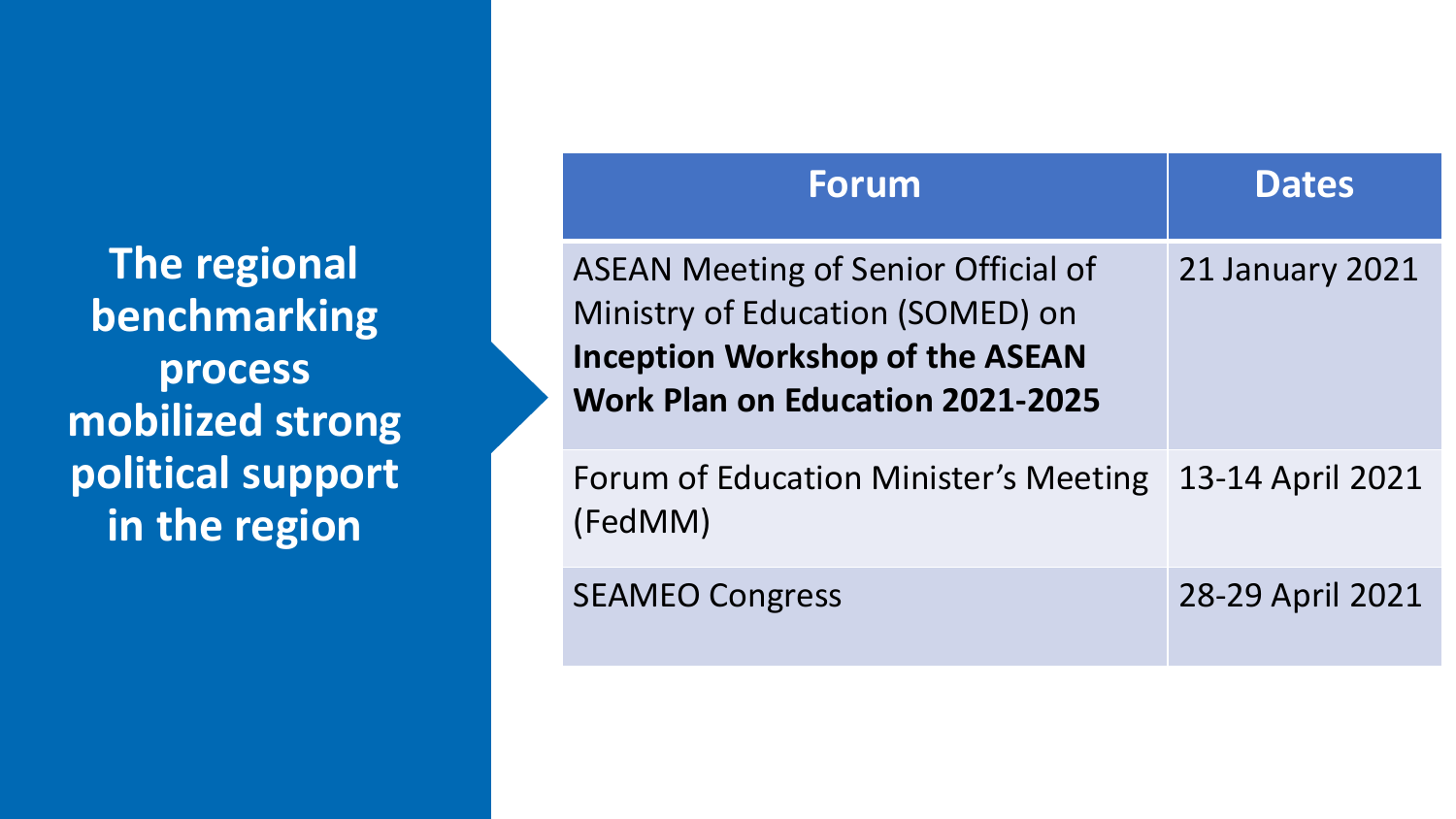**Benefits and relevance of the benchmarking process for the Asia and Pacific Region**

#### **As a Process**

• To link global and national targets and to monitor the progress e.g. Regional Minimum benchmarks and national benchmarks.

#### **As a Strategy**

• To identify regional policy priorities to achieve SDG4 in all countries in the Asia-Pacific region.

### **As an Alignment with the Sub-Regional Education Frameworks**

• Strengthening common understanding among the partners and aligning the global benchmark indicators with regional indicators.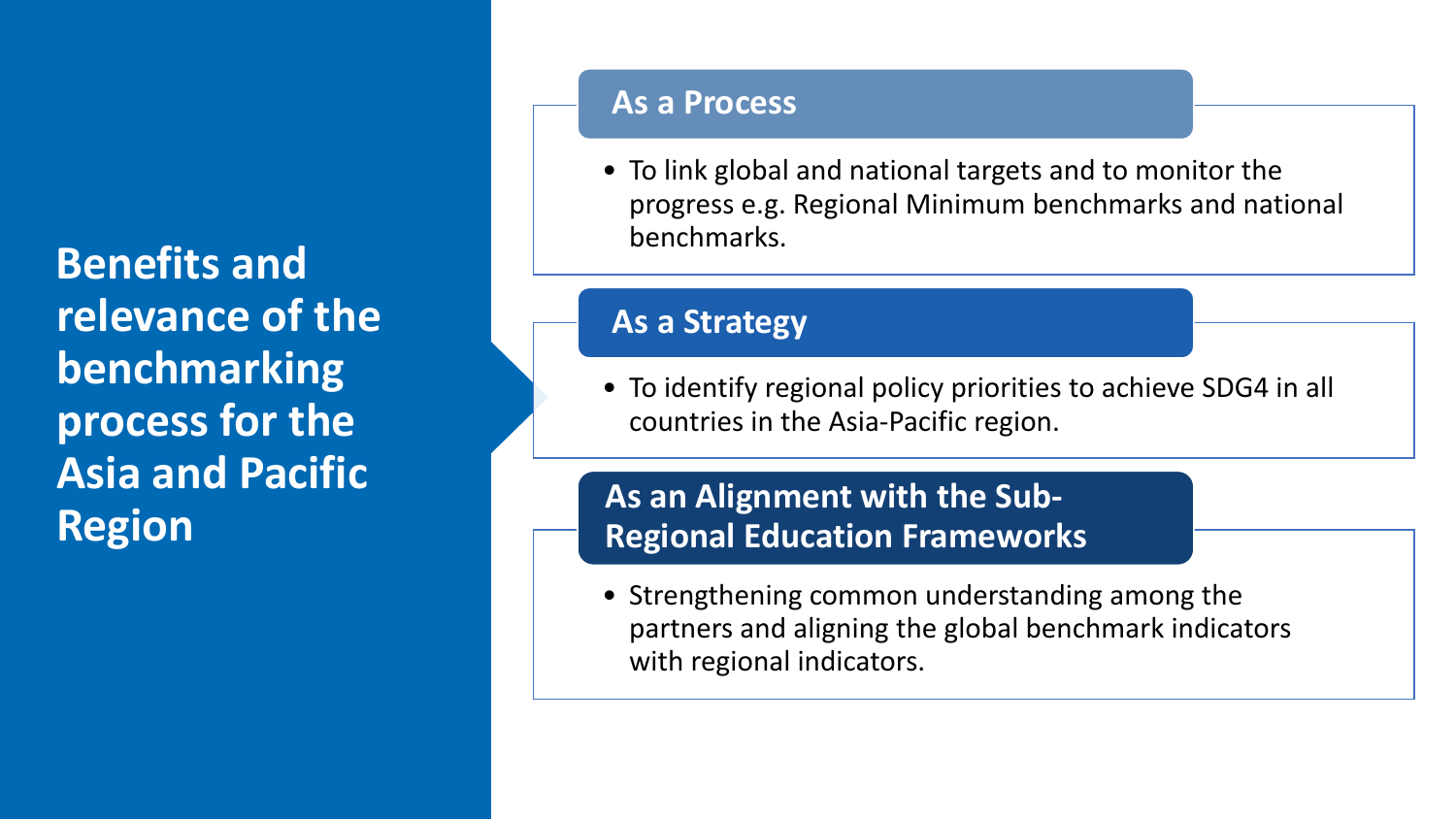**Lack of unified regional education framework**

**Extra efforts needed to reach out to and agreeing on processes with countries where there is no regional framework**

**Countries lack benchmark targets for all the indicators for both 2025 and 2030**

**Getting approval for the national benchmark values from higher authority is a very political process and takes time**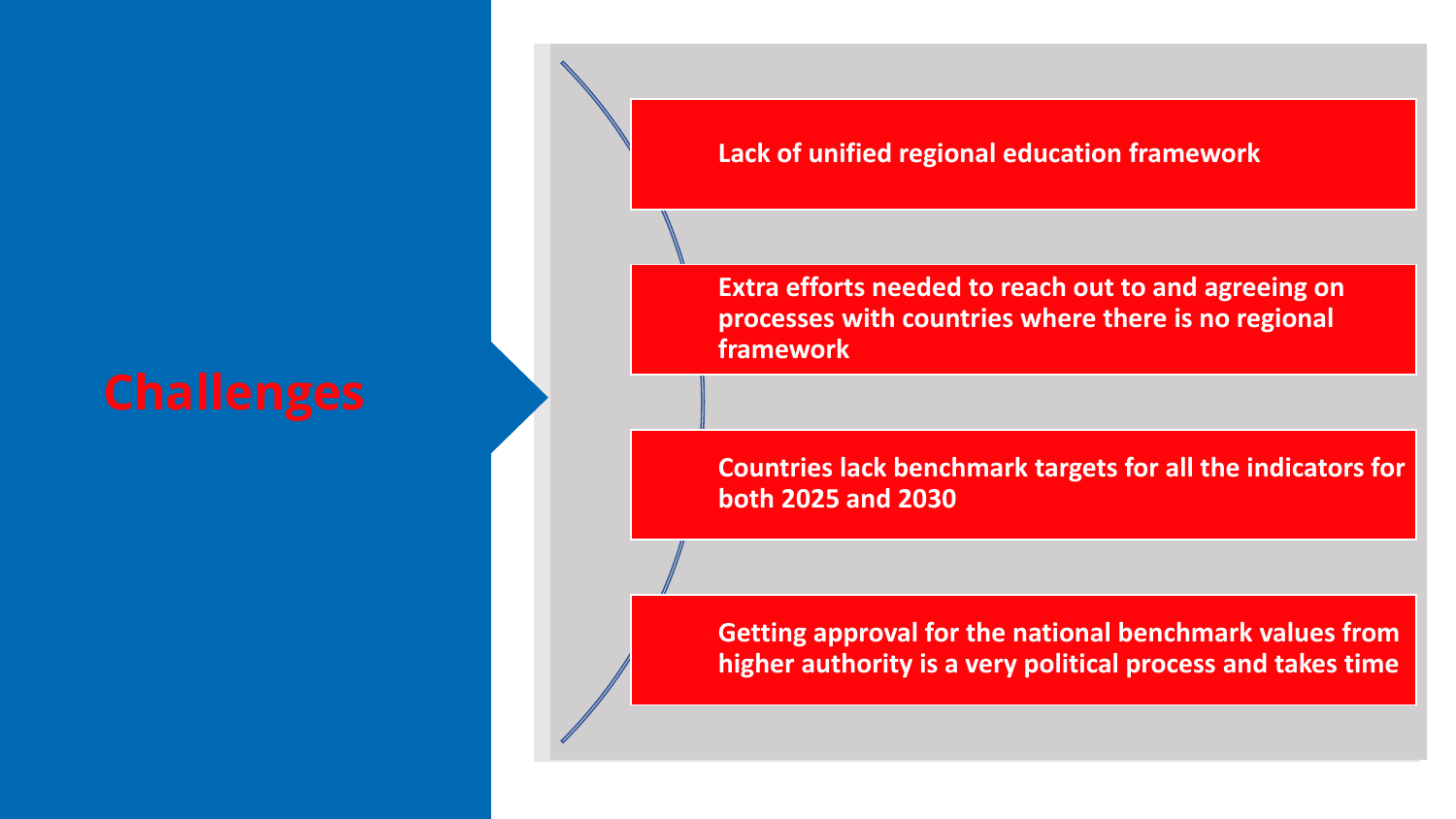**Future direction and Use of Benchmark values in AP Region**

**Benchmarks** will be one key agenda point in the 2nd Asia -Pacific Regional Education Ministerial Conference in 2022

Establishing National benchmark values for additional regional indicators

Mid -term Review of SDG4 will benefit from benchmarking processes

**Technical** support to filling the data gaps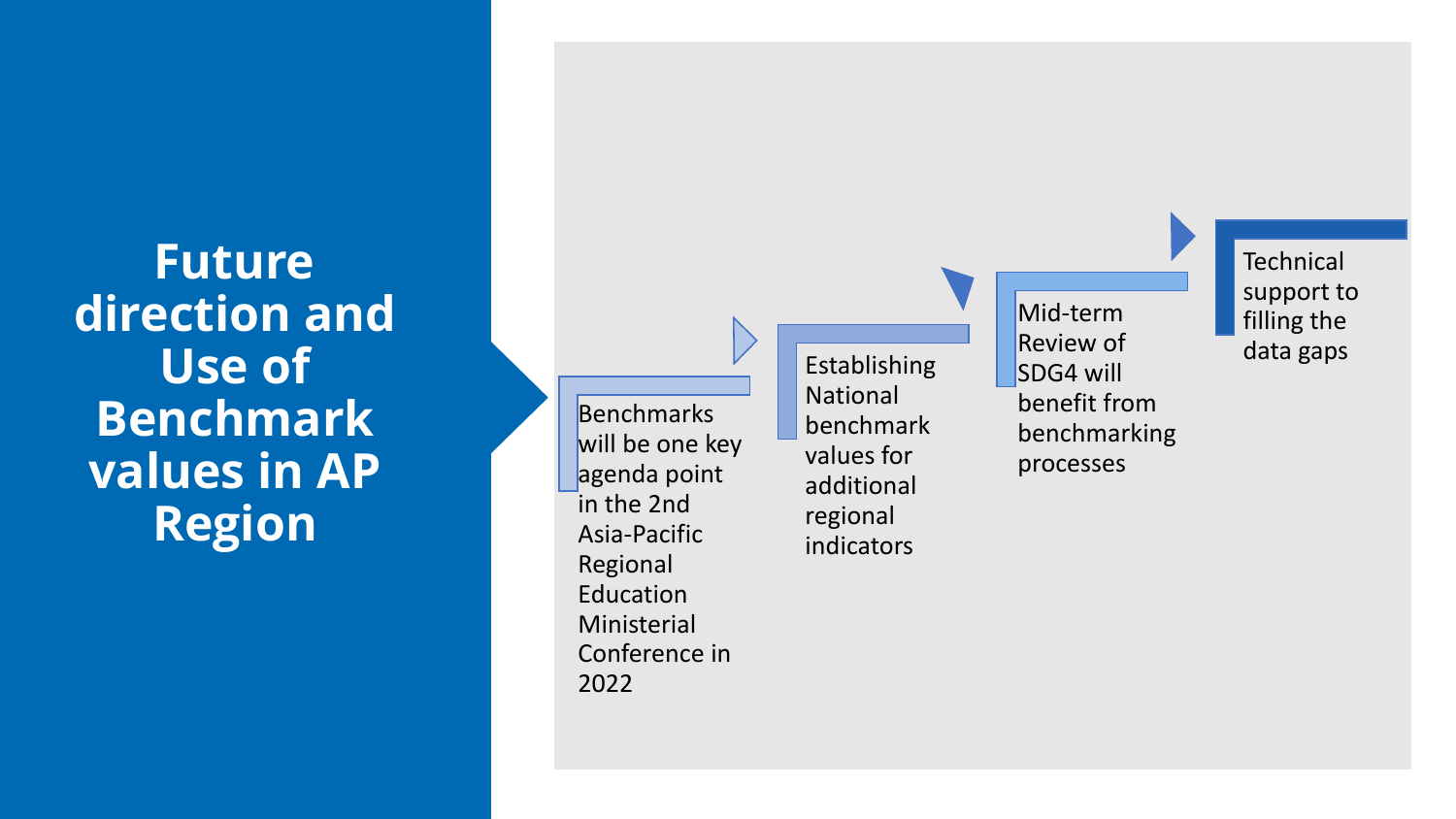

# Conclusion:

The Benchmarks process *has revived the SDG4 momentum* in the Asia-Pacific region. The process has generated dialogues in many Member States on what they can and aim to achieve by 2030, as well as policies and strategies needed to facilitate the achievement of those targets.